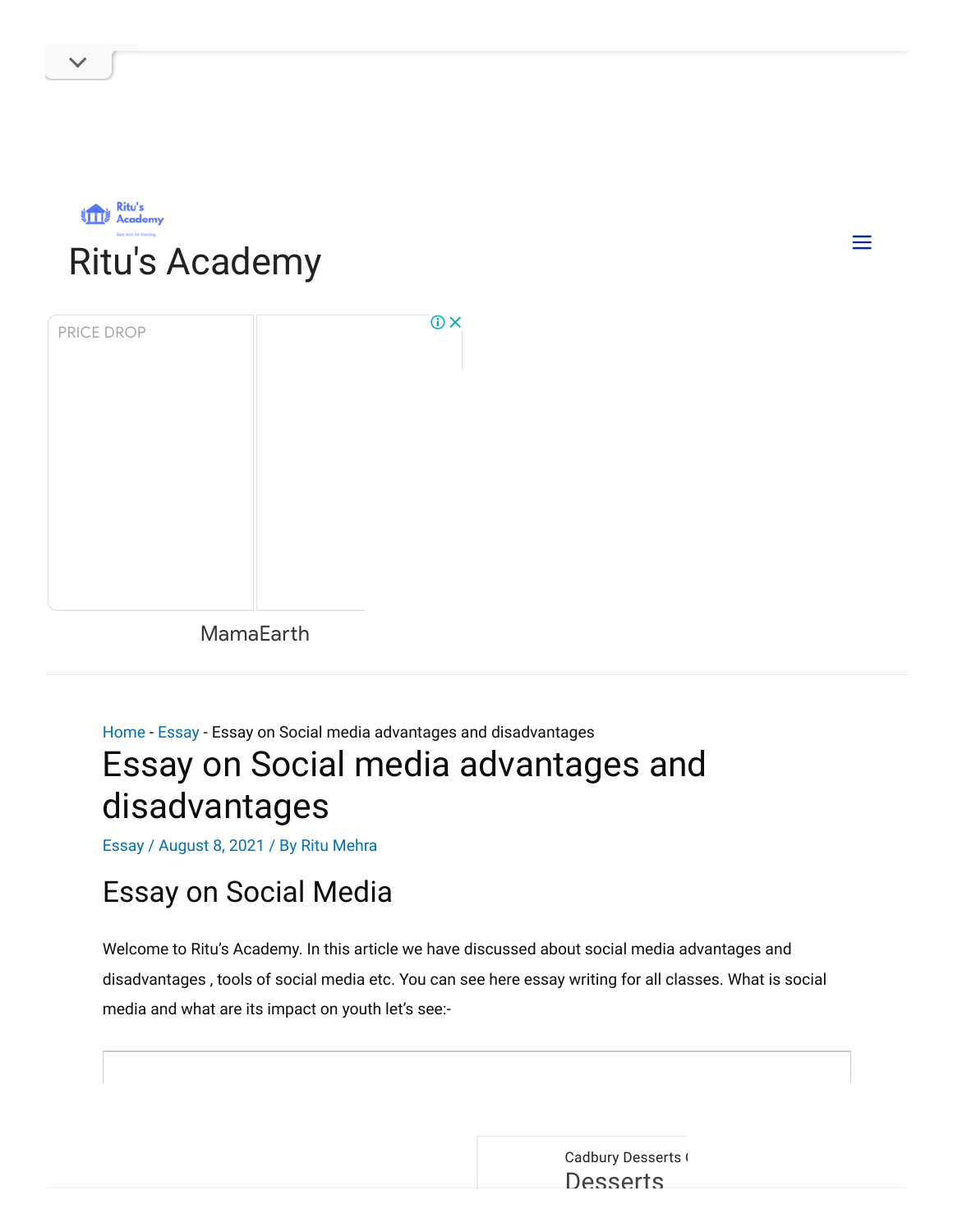#### Introduction

Everyone knows about social media, it is very popular nowadays. Social media is a means by which people can connect with each other from far away countries.This is an application through which people can deliver many types of messages, mailing, news etc. Everyone from low class to high class is on social media.

There are many examples of social media such as mobile apps, newspapers, TV channels, radio fm etc. Social media is a tool of mass communication through which political, economic, financial, banking, education and new technologies keeps getting new updates.



Users access social media through laptops and desktops But most of the population of the entire world is such that they use social media more through smartphones. Information is changed from one place to another by web applications on smart phones.

Social media is a tool that makes it very easy for an individual to access every information. One can get information of the whole world sitting in one place. There are several types of social media let's know:

## Social media tools

There are thousands of social media resources on the Internet. The main of which are Facebook, Twitter,

Cadbury [Desserts](https://www.googleadservices.com/pagead/aclk?sa=L&ai=CUqkKPHkoYtbBLo6ZvgSlkIXYBqHh4JFo7dn747wP0YLp544OEAEgsLirfmDl2ueDzA6gAanGyMAByAEBqQKdbnaimfNLPqgDAaoEnQJP0D3eKseL3Mi25OFM-qzrvJGWUK_zsrof1XBdfZ59r2gqSY7o9LrAtMj681kMEh2_ugmps2uT3Y_RShyAYz-mjOzM_AQVCZn0r_40ZoyRa1NRuI24BAByh1FyxmpOoI_lq1ARuaSmz9oxdgyKuRm4rScGBJLGVQIjzDoSX4s4d2Fh36wv9FZay2jpR10BvVDBMexarHOqvqblmojy5jzFAfOkqJaVclxKkYSoakOyujQ4YQf3cvebn0R__nSVtWM6Cirao3gCKg5byYH44CuhO9ipzuuOehkkyIVghdmlmsDNg-exzS-J186hYWMNwXTdrVdUi1H3nrjy6jLUSTA5Shb6RK--1gxPSy8TbJdR1U5xvJ9cpZ1vaiaNghXABNvt97eABIgF2JauxjmQBgHYBgKAB7-5t78CiAcBkAcCqAeOzhuoB5PYG6gH7paxAqgH_p6xAqgHpKOxAqgH1ckbqAemvhuoB_PRG6gHltgbqAeqm7ECqAffn7EC2AcBoAi6wT2wCALSCAYIABACGBqxCaJwTklQgdL3gAoBmAsByAsBuAwB2BMMghQSGhByaXR1c2FjYWRlbXkuY29t0BUBmBYB-BYBgBcB&ae=1&num=1&cid=CAMSeQClSFh3q0m7BooTlMPzWnue1BNtZt1RfgPc_w8yNhVHowHqaqAGDvddrQDXbkf36uQ-Yzu4z_vYoXjIOEuS_9tzukmbHCZCNvs26gP4Gmk_gGAhQ5PqdY0UJG_bQqGOVdYBg-93nXsezAvSa28r2nLVa2_Fv7qVNtY&sig=AOD64_2h0G_Af3kgDcMtEPD2sg1af_hvCw&client=ca-pub-3314644971991727&nb=1&adurl=https://www.dessertscorner.com/%3Futm_medium%3Dsocial%26utm_source%3Dgoogle-ads%26utm_campaign%3Ddest_dessert-corner_in_q4_2021_inr_eng_nov-dec_est-122220_in21ca25%26utm_term%3Dperformance-max-conversion-via-website%26utm_content%3D1x1%26utm_term%3D%26utm_campaign%3DPerformance%2BMax%2B-%2BConversion%2B-%2BDEC21%26utm_source%3Dadwords%26utm_medium%3Dppc%26hsa_acc%3D4392398188%26hsa_cam%3D15448374681%26hsa_grp%3D%26hsa_ad%3D%26hsa_src%3Dx%26hsa_tgt%3D%26hsa_kw%3D%26hsa_mt%3D%26hsa_net%3Dadwords%26hsa_ver%3D3%26gclid%3DCjwKCAiAvaGRBhBlEiwAiY-yMB_mA9JY8YqS8C6eUtH-9AoNqM_ONdIRBaBpBT1QPlrPunFImqDkUBoCVrMQAvD_BwE) ( **[Desserts](https://www.googleadservices.com/pagead/aclk?sa=L&ai=CUqkKPHkoYtbBLo6ZvgSlkIXYBqHh4JFo7dn747wP0YLp544OEAEgsLirfmDl2ueDzA6gAanGyMAByAEBqQKdbnaimfNLPqgDAaoEnQJP0D3eKseL3Mi25OFM-qzrvJGWUK_zsrof1XBdfZ59r2gqSY7o9LrAtMj681kMEh2_ugmps2uT3Y_RShyAYz-mjOzM_AQVCZn0r_40ZoyRa1NRuI24BAByh1FyxmpOoI_lq1ARuaSmz9oxdgyKuRm4rScGBJLGVQIjzDoSX4s4d2Fh36wv9FZay2jpR10BvVDBMexarHOqvqblmojy5jzFAfOkqJaVclxKkYSoakOyujQ4YQf3cvebn0R__nSVtWM6Cirao3gCKg5byYH44CuhO9ipzuuOehkkyIVghdmlmsDNg-exzS-J186hYWMNwXTdrVdUi1H3nrjy6jLUSTA5Shb6RK--1gxPSy8TbJdR1U5xvJ9cpZ1vaiaNghXABNvt97eABIgF2JauxjmQBgHYBgKAB7-5t78CiAcBkAcCqAeOzhuoB5PYG6gH7paxAqgH_p6xAqgHpKOxAqgH1ckbqAemvhuoB_PRG6gHltgbqAeqm7ECqAffn7EC2AcBoAi6wT2wCALSCAYIABACGBqxCaJwTklQgdL3gAoBmAsByAsBuAwB2BMMghQSGhByaXR1c2FjYWRlbXkuY29t0BUBmBYB-BYBgBcB&ae=1&num=1&cid=CAMSeQClSFh3q0m7BooTlMPzWnue1BNtZt1RfgPc_w8yNhVHowHqaqAGDvddrQDXbkf36uQ-Yzu4z_vYoXjIOEuS_9tzukmbHCZCNvs26gP4Gmk_gGAhQ5PqdY0UJG_bQqGOVdYBg-93nXsezAvSa28r2nLVa2_Fv7qVNtY&sig=AOD64_2h0G_Af3kgDcMtEPD2sg1af_hvCw&client=ca-pub-3314644971991727&nb=0&adurl=https://www.dessertscorner.com/%3Futm_medium%3Dsocial%26utm_source%3Dgoogle-ads%26utm_campaign%3Ddest_dessert-corner_in_q4_2021_inr_eng_nov-dec_est-122220_in21ca25%26utm_term%3Dperformance-max-conversion-via-website%26utm_content%3D1x1%26utm_term%3D%26utm_campaign%3DPerformance%2BMax%2B-%2BConversion%2B-%2BDEC21%26utm_source%3Dadwords%26utm_medium%3Dppc%26hsa_acc%3D4392398188%26hsa_cam%3D15448374681%26hsa_grp%3D%26hsa_ad%3D%26hsa_src%3Dx%26hsa_tgt%3D%26hsa_kw%3D%26hsa_mt%3D%26hsa_net%3Dadwords%26hsa_ver%3D3%26gclid%3DCjwKCAiAvaGRBhBlEiwAiY-yMB_mA9JY8YqS8C6eUtH-9AoNqM_ONdIRBaBpBT1QPlrPunFImqDkUBoCVrMQAvD_BwE)**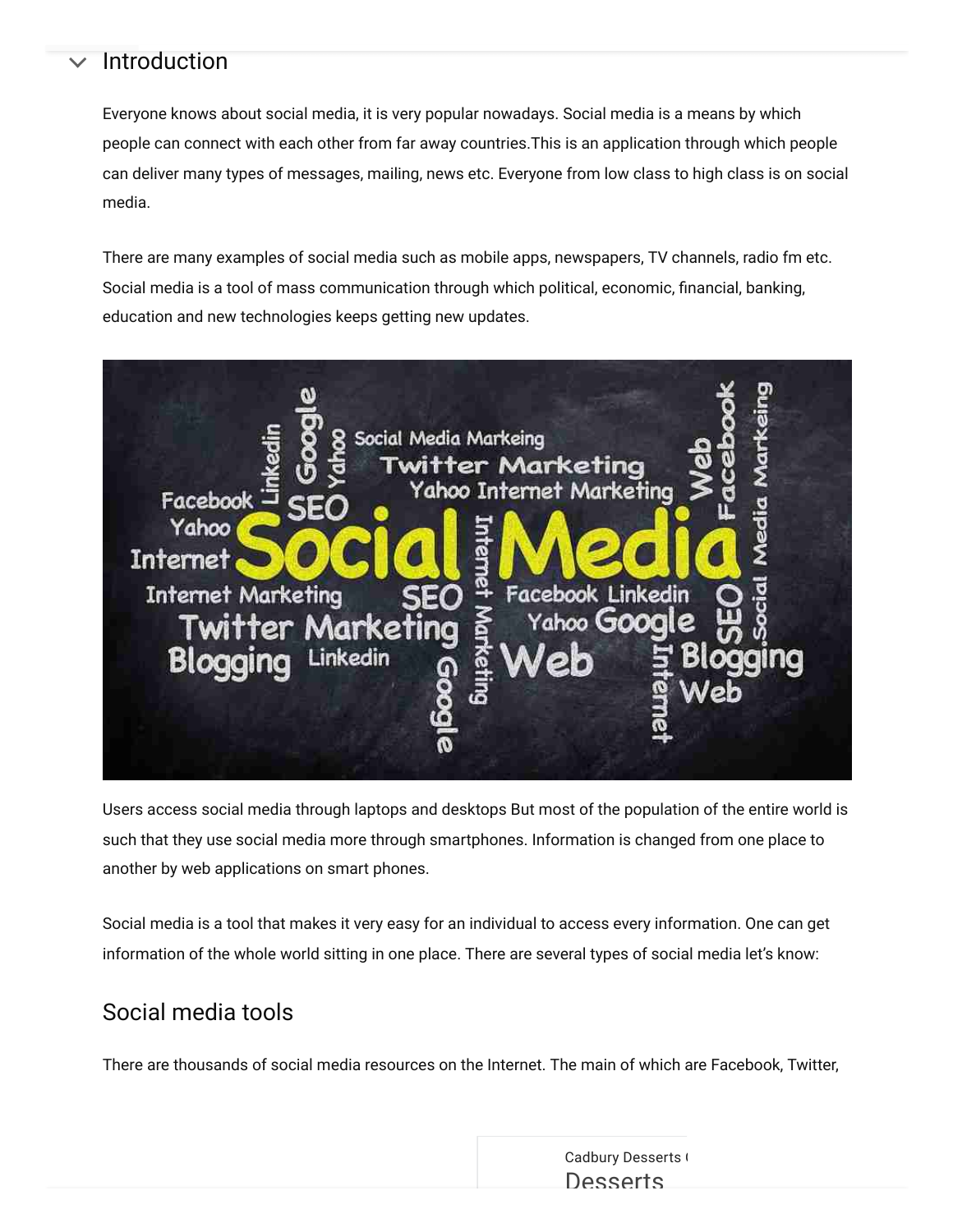Social media apps and websites evolve daily. But out of all these, Facebook is very famous. Facebook is a medium through which people connect to each other from far and wide. via facebook people grow their business. It's Called 'Digital Marketing'.



Use of social media for publicity, to increase business and delivering inspirational messages it plays an important role. Some of the most popular social media websites with over 100 million registered users incorporate Facebook. Main among these are TikTok, WeChat, Instagram, QZone, Weibo, Twitter, Tumblr, Baidu Tieba and LinkedIn. Depending on interpretation other popular platforms that are sometimes referred to as social media services include YouTube, Quora, Telegram, WhatsApp, LINE, Snapchat, Pinterest, Viber, Reddit, Discord, Microsoft Teams and more. Wikipedia is example of co-oprative content creation.

Along with all these benefits, it also has many disadvantages. Social media has many types of effects on humans Know ahead:-

## Impact of social media

Social media has many types of effects on people, some of which is negative and some positive. Along with this there are many advantages and disadvantages as well. Observers have noted a wide range of positive and negative impacts of social media use.

Social media can help to improve an individual's sense of connectedness with real or online communities and can be an effective communication or marketing tool for corporations, entrepreneurs, non-profit organisations, advocacy groups, political parties, and governments. Observers have also seen that there has been a rise in social movements using social media. Let's know advantages and disadvantages-

## Advantages of social media

Social media also has many positive effects, which have many advantages.

#### Worldwide connectivity –

content posted there to spread virally over social networks. In a social media content or website that are  $C$  and bury [Desserts](https://www.googleadservices.com/pagead/aclk?sa=L&ai=CUqkKPHkoYtbBLo6ZvgSlkIXYBqHh4JFo7dn747wP0YLp544OEAEgsLirfmDl2ueDzA6gAanGyMAByAEBqQKdbnaimfNLPqgDAaoEnQJP0D3eKseL3Mi25OFM-qzrvJGWUK_zsrof1XBdfZ59r2gqSY7o9LrAtMj681kMEh2_ugmps2uT3Y_RShyAYz-mjOzM_AQVCZn0r_40ZoyRa1NRuI24BAByh1FyxmpOoI_lq1ARuaSmz9oxdgyKuRm4rScGBJLGVQIjzDoSX4s4d2Fh36wv9FZay2jpR10BvVDBMexarHOqvqblmojy5jzFAfOkqJaVclxKkYSoakOyujQ4YQf3cvebn0R__nSVtWM6Cirao3gCKg5byYH44CuhO9ipzuuOehkkyIVghdmlmsDNg-exzS-J186hYWMNwXTdrVdUi1H3nrjy6jLUSTA5Shb6RK--1gxPSy8TbJdR1U5xvJ9cpZ1vaiaNghXABNvt97eABIgF2JauxjmQBgHYBgKAB7-5t78CiAcBkAcCqAeOzhuoB5PYG6gH7paxAqgH_p6xAqgHpKOxAqgH1ckbqAemvhuoB_PRG6gHltgbqAeqm7ECqAffn7EC2AcBoAi6wT2wCALSCAYIABACGBqxCaJwTklQgdL3gAoBmAsByAsBuAwB2BMMghQSGhByaXR1c2FjYWRlbXkuY29t0BUBmBYB-BYBgBcB&ae=1&num=1&cid=CAMSeQClSFh3q0m7BooTlMPzWnue1BNtZt1RfgPc_w8yNhVHowHqaqAGDvddrQDXbkf36uQ-Yzu4z_vYoXjIOEuS_9tzukmbHCZCNvs26gP4Gmk_gGAhQ5PqdY0UJG_bQqGOVdYBg-93nXsezAvSa28r2nLVa2_Fv7qVNtY&sig=AOD64_2h0G_Af3kgDcMtEPD2sg1af_hvCw&client=ca-pub-3314644971991727&nb=1&adurl=https://www.dessertscorner.com/%3Futm_medium%3Dsocial%26utm_source%3Dgoogle-ads%26utm_campaign%3Ddest_dessert-corner_in_q4_2021_inr_eng_nov-dec_est-122220_in21ca25%26utm_term%3Dperformance-max-conversion-via-website%26utm_content%3D1x1%26utm_term%3D%26utm_campaign%3DPerformance%2BMax%2B-%2BConversion%2B-%2BDEC21%26utm_source%3Dadwords%26utm_medium%3Dppc%26hsa_acc%3D4392398188%26hsa_cam%3D15448374681%26hsa_grp%3D%26hsa_ad%3D%26hsa_src%3Dx%26hsa_tgt%3D%26hsa_kw%3D%26hsa_mt%3D%26hsa_net%3Dadwords%26hsa_ver%3D3%26gclid%3DCjwKCAiAvaGRBhBlEiwAiY-yMB_mA9JY8YqS8C6eUtH-9AoNqM_ONdIRBaBpBT1QPlrPunFImqDkUBoCVrMQAvD_BwE) that are  $C$ **[Desserts](https://www.googleadservices.com/pagead/aclk?sa=L&ai=CUqkKPHkoYtbBLo6ZvgSlkIXYBqHh4JFo7dn747wP0YLp544OEAEgsLirfmDl2ueDzA6gAanGyMAByAEBqQKdbnaimfNLPqgDAaoEnQJP0D3eKseL3Mi25OFM-qzrvJGWUK_zsrof1XBdfZ59r2gqSY7o9LrAtMj681kMEh2_ugmps2uT3Y_RShyAYz-mjOzM_AQVCZn0r_40ZoyRa1NRuI24BAByh1FyxmpOoI_lq1ARuaSmz9oxdgyKuRm4rScGBJLGVQIjzDoSX4s4d2Fh36wv9FZay2jpR10BvVDBMexarHOqvqblmojy5jzFAfOkqJaVclxKkYSoakOyujQ4YQf3cvebn0R__nSVtWM6Cirao3gCKg5byYH44CuhO9ipzuuOehkkyIVghdmlmsDNg-exzS-J186hYWMNwXTdrVdUi1H3nrjy6jLUSTA5Shb6RK--1gxPSy8TbJdR1U5xvJ9cpZ1vaiaNghXABNvt97eABIgF2JauxjmQBgHYBgKAB7-5t78CiAcBkAcCqAeOzhuoB5PYG6gH7paxAqgH_p6xAqgHpKOxAqgH1ckbqAemvhuoB_PRG6gHltgbqAeqm7ECqAffn7EC2AcBoAi6wT2wCALSCAYIABACGBqxCaJwTklQgdL3gAoBmAsByAsBuAwB2BMMghQSGhByaXR1c2FjYWRlbXkuY29t0BUBmBYB-BYBgBcB&ae=1&num=1&cid=CAMSeQClSFh3q0m7BooTlMPzWnue1BNtZt1RfgPc_w8yNhVHowHqaqAGDvddrQDXbkf36uQ-Yzu4z_vYoXjIOEuS_9tzukmbHCZCNvs26gP4Gmk_gGAhQ5PqdY0UJG_bQqGOVdYBg-93nXsezAvSa28r2nLVa2_Fv7qVNtY&sig=AOD64_2h0G_Af3kgDcMtEPD2sg1af_hvCw&client=ca-pub-3314644971991727&nb=0&adurl=https://www.dessertscorner.com/%3Futm_medium%3Dsocial%26utm_source%3Dgoogle-ads%26utm_campaign%3Ddest_dessert-corner_in_q4_2021_inr_eng_nov-dec_est-122220_in21ca25%26utm_term%3Dperformance-max-conversion-via-website%26utm_content%3D1x1%26utm_term%3D%26utm_campaign%3DPerformance%2BMax%2B-%2BConversion%2B-%2BDEC21%26utm_source%3Dadwords%26utm_medium%3Dppc%26hsa_acc%3D4392398188%26hsa_cam%3D15448374681%26hsa_grp%3D%26hsa_ad%3D%26hsa_src%3Dx%26hsa_tgt%3D%26hsa_kw%3D%26hsa_mt%3D%26hsa_net%3Dadwords%26hsa_ver%3D3%26gclid%3DCjwKCAiAvaGRBhBlEiwAiY-yMB_mA9JY8YqS8C6eUtH-9AoNqM_ONdIRBaBpBT1QPlrPunFImqDkUBoCVrMQAvD_BwE)**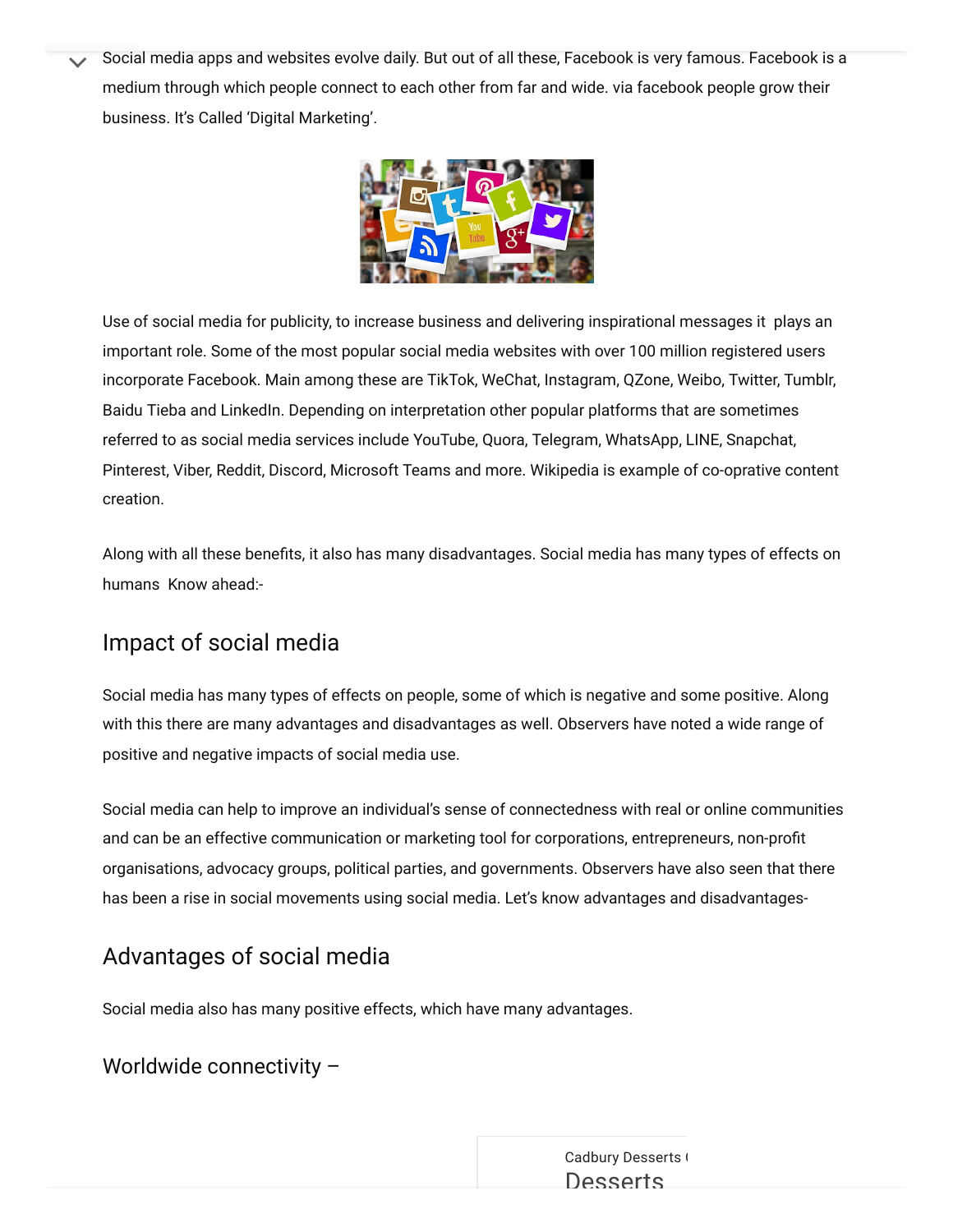which go viral are those with a greater likelihood that users will re - share content posted to their social network.

#### Information spread fast-

In some cases, posts containing popular content or fast-breaking news have been rapidly shared and reshared by a huge number of users. Businesses have a special interest in viral market policies Because viral campaign Can receive widespread advertising coverage.

## Online marketing –

Many people grow their business on social media. It is a means by which a person can easily do online marketing, digital marketing, online business and shopping etc. People are taking full advantage of all these facilities because through these facilities it has become easier to increase business and spread your message to people.

#### Easy share  $-$

Many social media sites provide specific functions to help users reshare content such as Twitter's 'retweet' button, Pinterest's 'pin' function, Facebook's 'share' option, or Tumblr's 'reblog' function etc. All these features expand social media. Social networking becomes more popular among older and younger generations such as Facebook and YouTube.

#### Educational importance –

The importance of social media is constantly increasing through new technologies. People can easily share information with each other. Nowadays it very easy to teach or study on social platform. Several apps and websites launched, which are most beneficial in educational field.

## Disadvantages of social media

There are several negative impacts of social media on our society, youth and adolescents, which have so many disadvantages too.

#### Inaccurate interactions –

Teenagers use social media in a wrong way and start doing many wrong activities. The use of social

Cadbury [Desserts](https://www.googleadservices.com/pagead/aclk?sa=L&ai=CUqkKPHkoYtbBLo6ZvgSlkIXYBqHh4JFo7dn747wP0YLp544OEAEgsLirfmDl2ueDzA6gAanGyMAByAEBqQKdbnaimfNLPqgDAaoEnQJP0D3eKseL3Mi25OFM-qzrvJGWUK_zsrof1XBdfZ59r2gqSY7o9LrAtMj681kMEh2_ugmps2uT3Y_RShyAYz-mjOzM_AQVCZn0r_40ZoyRa1NRuI24BAByh1FyxmpOoI_lq1ARuaSmz9oxdgyKuRm4rScGBJLGVQIjzDoSX4s4d2Fh36wv9FZay2jpR10BvVDBMexarHOqvqblmojy5jzFAfOkqJaVclxKkYSoakOyujQ4YQf3cvebn0R__nSVtWM6Cirao3gCKg5byYH44CuhO9ipzuuOehkkyIVghdmlmsDNg-exzS-J186hYWMNwXTdrVdUi1H3nrjy6jLUSTA5Shb6RK--1gxPSy8TbJdR1U5xvJ9cpZ1vaiaNghXABNvt97eABIgF2JauxjmQBgHYBgKAB7-5t78CiAcBkAcCqAeOzhuoB5PYG6gH7paxAqgH_p6xAqgHpKOxAqgH1ckbqAemvhuoB_PRG6gHltgbqAeqm7ECqAffn7EC2AcBoAi6wT2wCALSCAYIABACGBqxCaJwTklQgdL3gAoBmAsByAsBuAwB2BMMghQSGhByaXR1c2FjYWRlbXkuY29t0BUBmBYB-BYBgBcB&ae=1&num=1&cid=CAMSeQClSFh3q0m7BooTlMPzWnue1BNtZt1RfgPc_w8yNhVHowHqaqAGDvddrQDXbkf36uQ-Yzu4z_vYoXjIOEuS_9tzukmbHCZCNvs26gP4Gmk_gGAhQ5PqdY0UJG_bQqGOVdYBg-93nXsezAvSa28r2nLVa2_Fv7qVNtY&sig=AOD64_2h0G_Af3kgDcMtEPD2sg1af_hvCw&client=ca-pub-3314644971991727&nb=1&adurl=https://www.dessertscorner.com/%3Futm_medium%3Dsocial%26utm_source%3Dgoogle-ads%26utm_campaign%3Ddest_dessert-corner_in_q4_2021_inr_eng_nov-dec_est-122220_in21ca25%26utm_term%3Dperformance-max-conversion-via-website%26utm_content%3D1x1%26utm_term%3D%26utm_campaign%3DPerformance%2BMax%2B-%2BConversion%2B-%2BDEC21%26utm_source%3Dadwords%26utm_medium%3Dppc%26hsa_acc%3D4392398188%26hsa_cam%3D15448374681%26hsa_grp%3D%26hsa_ad%3D%26hsa_src%3Dx%26hsa_tgt%3D%26hsa_kw%3D%26hsa_mt%3D%26hsa_net%3Dadwords%26hsa_ver%3D3%26gclid%3DCjwKCAiAvaGRBhBlEiwAiY-yMB_mA9JY8YqS8C6eUtH-9AoNqM_ONdIRBaBpBT1QPlrPunFImqDkUBoCVrMQAvD_BwE) ( **[Desserts](https://www.googleadservices.com/pagead/aclk?sa=L&ai=CUqkKPHkoYtbBLo6ZvgSlkIXYBqHh4JFo7dn747wP0YLp544OEAEgsLirfmDl2ueDzA6gAanGyMAByAEBqQKdbnaimfNLPqgDAaoEnQJP0D3eKseL3Mi25OFM-qzrvJGWUK_zsrof1XBdfZ59r2gqSY7o9LrAtMj681kMEh2_ugmps2uT3Y_RShyAYz-mjOzM_AQVCZn0r_40ZoyRa1NRuI24BAByh1FyxmpOoI_lq1ARuaSmz9oxdgyKuRm4rScGBJLGVQIjzDoSX4s4d2Fh36wv9FZay2jpR10BvVDBMexarHOqvqblmojy5jzFAfOkqJaVclxKkYSoakOyujQ4YQf3cvebn0R__nSVtWM6Cirao3gCKg5byYH44CuhO9ipzuuOehkkyIVghdmlmsDNg-exzS-J186hYWMNwXTdrVdUi1H3nrjy6jLUSTA5Shb6RK--1gxPSy8TbJdR1U5xvJ9cpZ1vaiaNghXABNvt97eABIgF2JauxjmQBgHYBgKAB7-5t78CiAcBkAcCqAeOzhuoB5PYG6gH7paxAqgH_p6xAqgHpKOxAqgH1ckbqAemvhuoB_PRG6gHltgbqAeqm7ECqAffn7EC2AcBoAi6wT2wCALSCAYIABACGBqxCaJwTklQgdL3gAoBmAsByAsBuAwB2BMMghQSGhByaXR1c2FjYWRlbXkuY29t0BUBmBYB-BYBgBcB&ae=1&num=1&cid=CAMSeQClSFh3q0m7BooTlMPzWnue1BNtZt1RfgPc_w8yNhVHowHqaqAGDvddrQDXbkf36uQ-Yzu4z_vYoXjIOEuS_9tzukmbHCZCNvs26gP4Gmk_gGAhQ5PqdY0UJG_bQqGOVdYBg-93nXsezAvSa28r2nLVa2_Fv7qVNtY&sig=AOD64_2h0G_Af3kgDcMtEPD2sg1af_hvCw&client=ca-pub-3314644971991727&nb=0&adurl=https://www.dessertscorner.com/%3Futm_medium%3Dsocial%26utm_source%3Dgoogle-ads%26utm_campaign%3Ddest_dessert-corner_in_q4_2021_inr_eng_nov-dec_est-122220_in21ca25%26utm_term%3Dperformance-max-conversion-via-website%26utm_content%3D1x1%26utm_term%3D%26utm_campaign%3DPerformance%2BMax%2B-%2BConversion%2B-%2BDEC21%26utm_source%3Dadwords%26utm_medium%3Dppc%26hsa_acc%3D4392398188%26hsa_cam%3D15448374681%26hsa_grp%3D%26hsa_ad%3D%26hsa_src%3Dx%26hsa_tgt%3D%26hsa_kw%3D%26hsa_mt%3D%26hsa_net%3Dadwords%26hsa_ver%3D3%26gclid%3DCjwKCAiAvaGRBhBlEiwAiY-yMB_mA9JY8YqS8C6eUtH-9AoNqM_ONdIRBaBpBT1QPlrPunFImqDkUBoCVrMQAvD_BwE)**